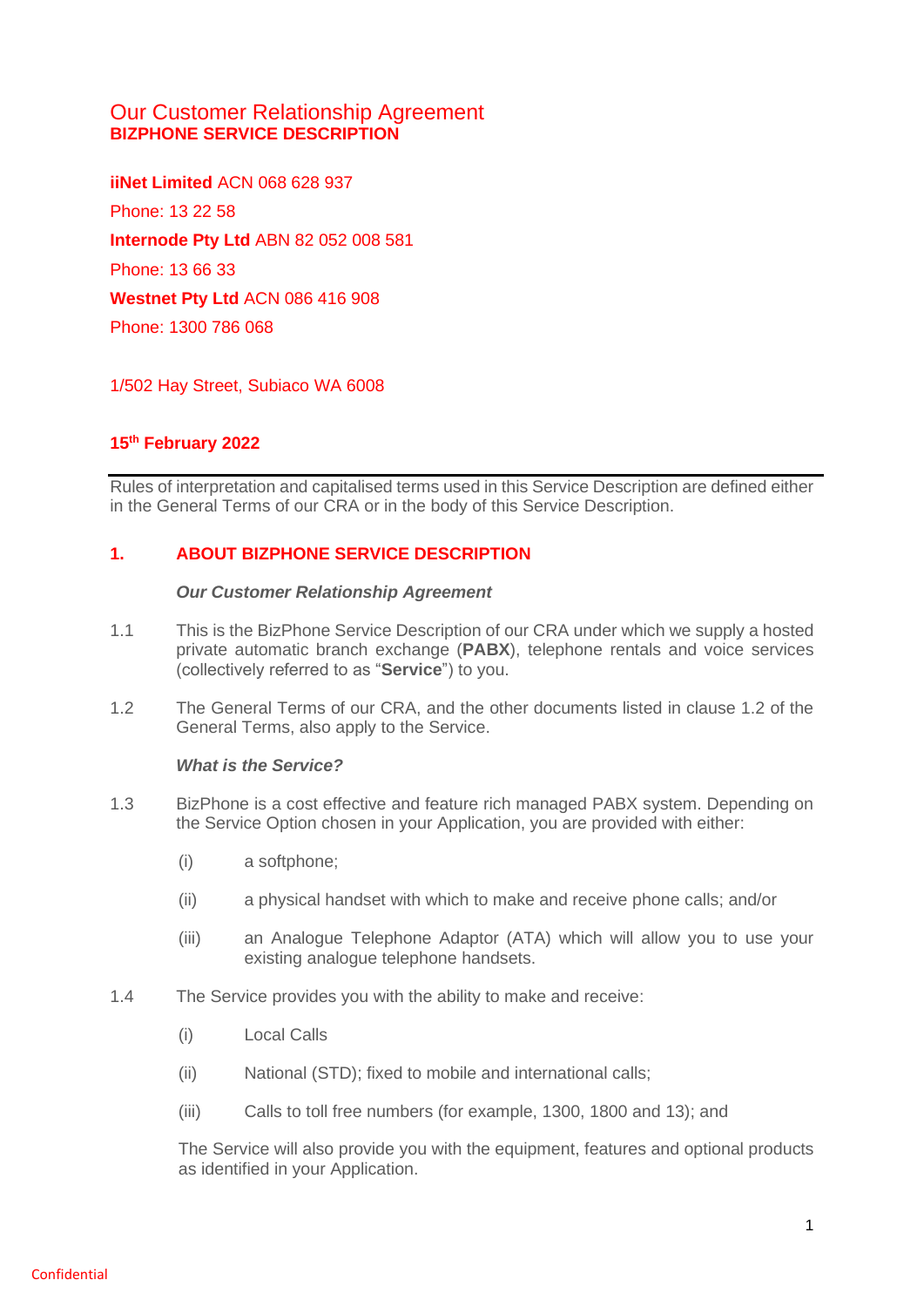### *Contract Term*

- 1.5 The Service will have a Contract Term for 0, 12, or 24 months, depending on your Application. At the end of the Contract Term, we will continue to provide the Service on a month to month basis until it is cancelled in accordance with the CRA.
- 1.6 If you cancel the service before the end of your contract term an Early Termination Fee will apply. The Fee will be calculated as the number of months remaining in the Contract Term multiplied by the monthly charges. The Fee is capped at:
	- 1. 6 months' worth if you are on a 12 month Contract Term;
	- 2. 12 months' worth if you are on a 24 month Contract Term;

## **2. EQUIPMENT AND SERVICE REQUIREMENTS**

#### *Service requirements*

- 2.1 To utilise the Service, you must have:
	- (i) an existing fixed broadband service;
	- (ii) a wired Ethernet port; and
	- (iii) ensure you complete and comply with the qualification checklist (http://www.iinet.net.au/bizphone);
- 2.2 You will be responsible for installing the Service. You will be responsible for the cost of any third party services that may be required in connection with the installation of the Service.

## *Service restrictions*

- 2.3 We may vary the Service in accordance with clauses 1.3 to 1.8 of the General Terms.
- 2.4 You acknowledge and agree that the number of concurrent calls is limited by the amount of available uncongested bandwidth on the internet service at the service delivery address. Each BizPhone call requires a minimum of 100kbps of uncongested upstream and downstream bandwidth
- 2.5 You acknowledge that:
	- (i) if any equipment you supply yourself is not compatible with the Service or is faulty, you may not be able to access, operate or use the Service; and
	- (ii) the quality of the Service and/or your ability to access the Service may be affected if there is an Interruption to your internet connection.
- 2.6 As the Service is connected to the internet, you must take all necessary steps to ensure that the equipment connected to the Service is secured from unauthorised access, including by way of firewalls, and that voicemail and other systems are secured by passcodes that are regularly changed. You will be liable to pay for all calls made through the Service, regardless of whether you authorised the calls or your equipment or systems has been hacked or accessed without consent. Your liability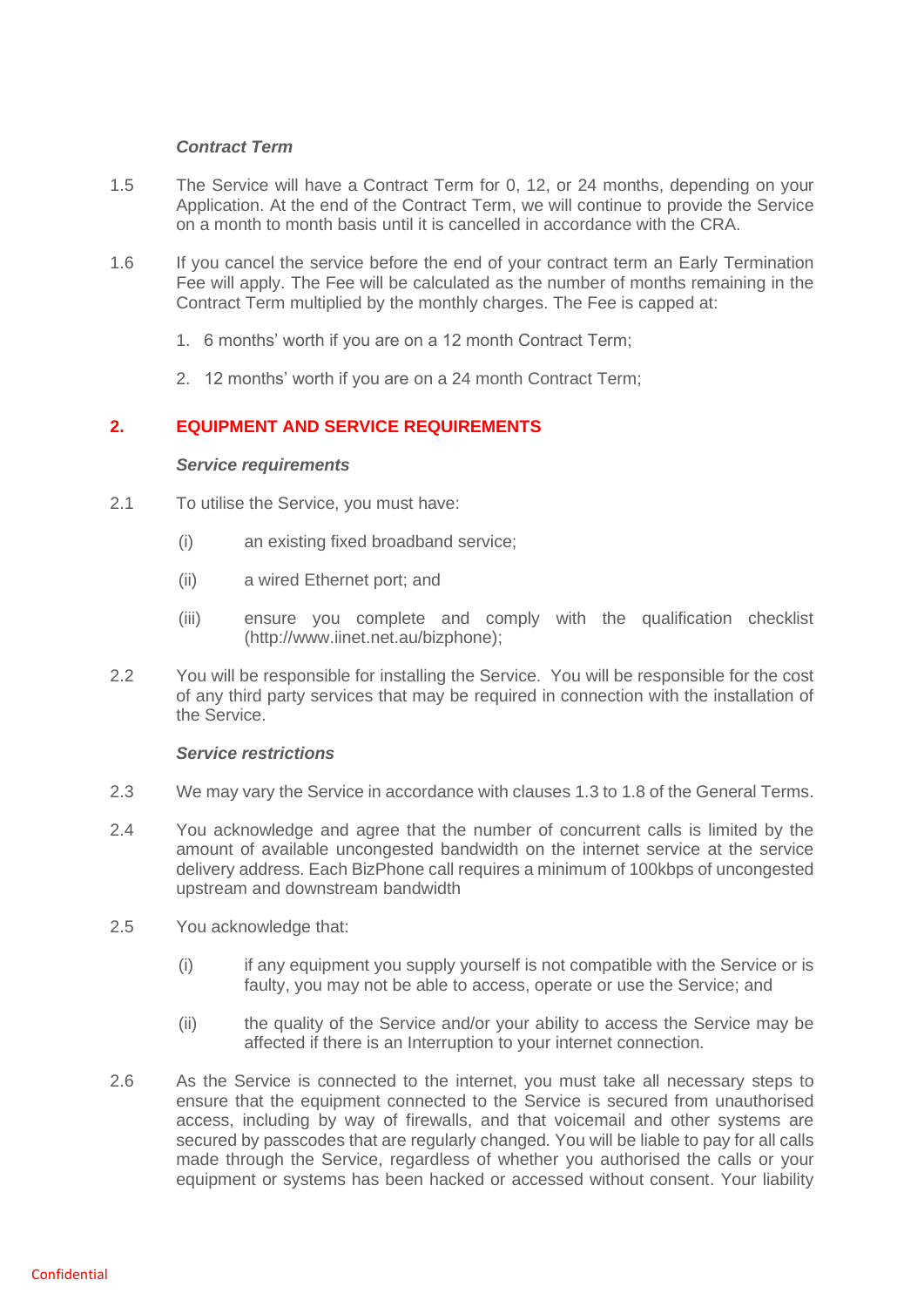under this clause 2.6 does not apply to the extent that we caused or contributed to the hacking or unauthorised access.

2.7 You must have all the necessary rights to broadcast any audio that you apply to the Service (eg. "music on hold") and to license us to broadcast on your behalf.

### *Equipment*

Depending on your Application, an ATA, and/or one or more of the following phones will be rented to you, to be used in conjunction with the your chosen Service Option:

- (i) Standard Phone
- (ii) Premium Phone
- (iii) Premium Phone Plus
- (iv) Cordless Phone
- (v) Conference Phone
- (vi) Conference Phone Plus

(together, the "**BizPhone Deskphones**").

- 2.8 You agree to keep your ATA and BizPhone Deskphones in a safe and clean environment during the Contract Term.
- 2.9 When the Service is terminated, you must return all BizPhone Deskphone(s) and ATA to us in good working order (fair wear and tear excepted) within 30 days. If the BizPhone Deskphone or ATA is not so returned, you agree to pay the applicable fee under the Pricing Schedule. You must not modify or interfere with the ATA or BizPhone Deskphone, or any software installed on it.

#### *Warranty*

2.10 We provide the warranty specified in the Warranty Information Statement for BizPhone Deskphones at no extra cost.

#### *Service availability*

2.11 We will use due care and skill in providing the Service. However, given the nature of telecommunications systems (including the Service's reliance on systems and services not owned or controlled by us), we cannot promise that the Service will be continuous, fault-free or accessible at all times or that the Service is available in each place within a service coverage area. This clause does not limit your rights under the Australian Consumer Law or in relation to Interruptions to the Service, as set out in clauses 14.4 to 14.8 of the General Terms.

## *Emergency Services*

- 2.12 You acknowledge and agree that:
	- (i) the Service supports access to emergency call services (000 or other emergency service telephone numbers) but the Service will not be available in the event of a power failure or Interruption to your internet connection;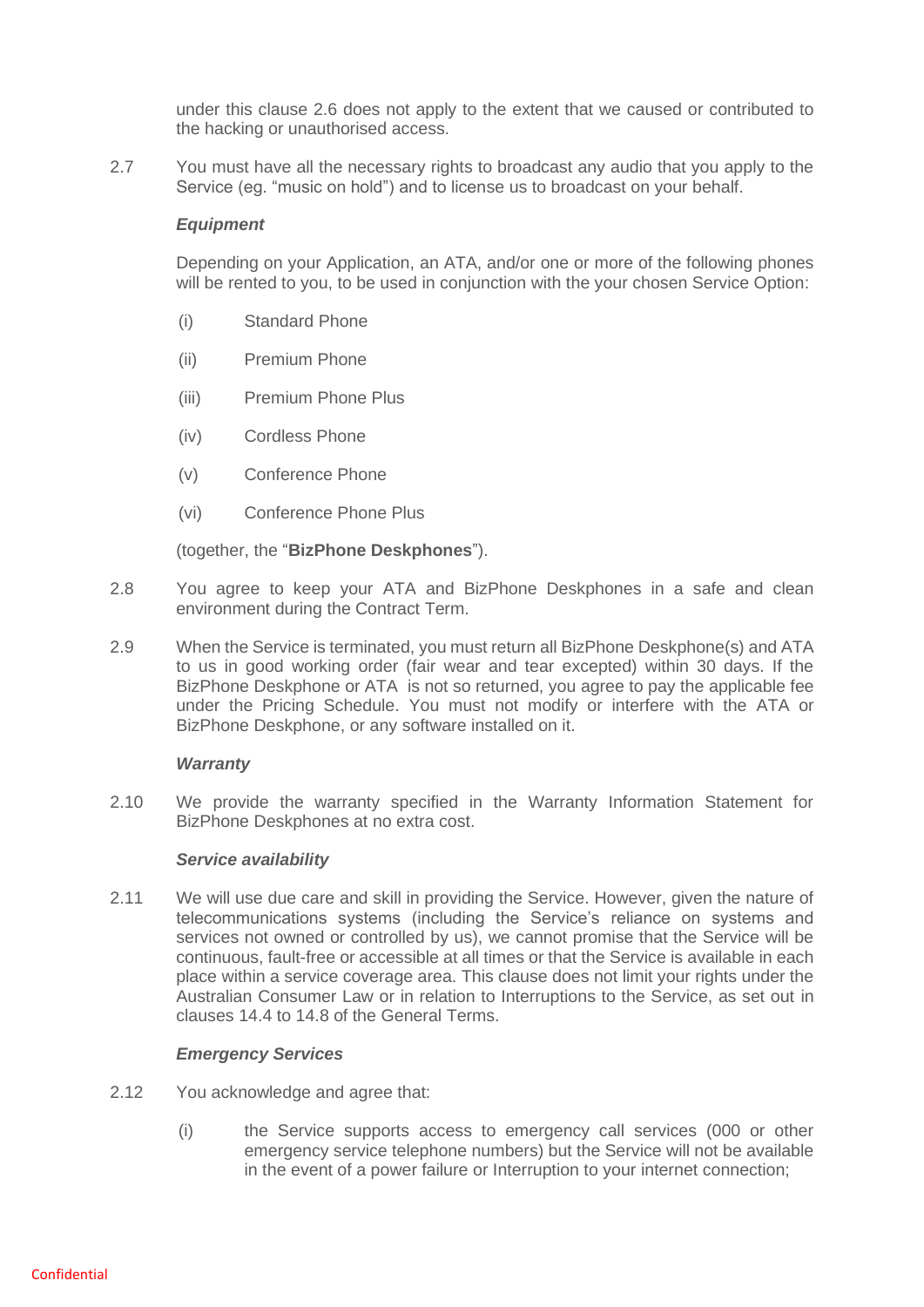- (ii) the Service is not a substitute for a standard telephone service (PSTN) and it is recommended that you maintain an alternative telephone service (PSTN or mobile) to make and receive calls and to ensure that you have on-going access to 000 and other emergency call services;
- (iii) we are not liable to you for any loss or damage you suffer or for any costs, expenses or charges you incur arising from any inability to access emergency call services using the Service and which is not a direct result of our fault or negligence;
- (iv) your full address details set out in your Application will be provided when notifying emergency call services organisations of your location in the event of an emergency. It is your responsibility to ensure that this information is current and to contact us if this information changes by calling Customer Support;
- (v) the Service is not supported if operating across multiple sites due to the limitation of having a single service address identifying your location in the event of an emergency; and
- (vi) the Service will not be available in the event of a power failure or power outage, including access to emergency call services, if the power failure results in loss of internet connection. In the event that there is an interruption to the power supply and subsequent internet connection, the Service will not be available until power is restored. A power failure or disruption may require you to reset or reconfigure the Service enabled modem/router prior to utilising the Service. For this reason, we strongly recommend that you do not disconnect your primary standard telephone service.

# **3. SOFTWARE**

- 3.1 You acknowledge and agree that:
	- (a) the Service comprises of third party software, including Cisco software known as Webex App and Webex Meetings, and associated client applications and documentation (**Webex Software**), and by entering into this CRA or using the Webex Software, you agree to be bound by, and that its use of the Webex Software is governed by:
		- (i) the Cisco Privacy Data Sheets for Webex Meetings and Webex Teams found at [https://trustportal.cisco.com/c/r/ctp/trust](https://trustportal.cisco.com/c/r/ctp/trust-portal.html#/customer_transparency)[portal.html#/customer\\_transparency;](https://trustportal.cisco.com/c/r/ctp/trust-portal.html#/customer_transparency) and
		- (ii) the Cisco End User License Agreement found at [www.cisco.com/go/eula,](http://www.cisco.com/go/eula)

(together, the **Webex EULA**);

(b) without prejudice to section 3.1(a), any data (including personal information) that you upload to the Webex Software is governed by the Webex EULA, and you hereby consent to the Cisco privacy policy comprised therein. We are not liable under this CRA for any misuse, unauthorised disclosure, loss or corruption of such data by Cisco or its related bodies corporate;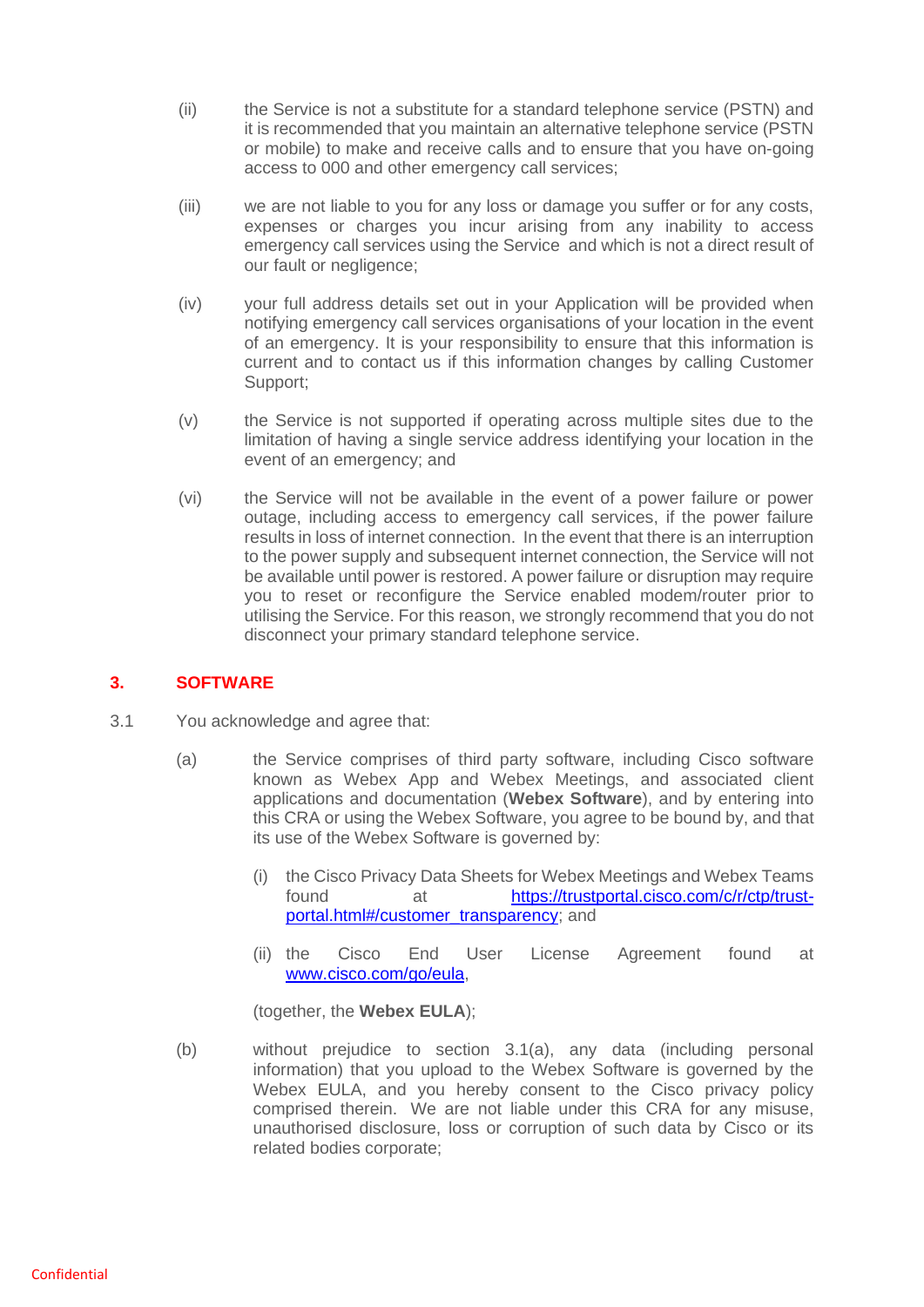- (c) to the maximum extent permitted by law and subject to any applicable statutory guarantees under the Australian Consumer Law, Weexclude all liability relating to your use of the Webex Software, including for any failure of the Webex Software to conform with its published specifications, infringement of rights (including intellectual property rights) of any person, fitness for a particular purpose, interruption or error. You release us from any and all claims in connection with your use of the Webex Software or any breach of this CRA caused by the Webex Software or Cisco (including any failure to meet any service levels);
- (d) Webex Software and all components thereof including any, know-how, methodologies, processes, data, and information are and shall remain the property of Cisco or its licensors, including any and all enhancements, improvements, modifications, and derivative works thereof or associated therewith. You shall have no right, title, or interest in the Webex Software, or any associated documentation, or any proprietary materials and/or information contained in or used in connection with Webex Software or maintenance and support services, except as expressly set forth in the Webex EULA. You must not remove, alter or destroy any Cisco trademarks, logos and service marks incorporated within the Webex Software;
- (e) you are responsible for ensuring that the BizPhone Service, including the Webex Software, is suitable for its purposes, and for ensuring that your use of the BizPhone Service complies with all laws applicable to you. You must promptly notify us if you become aware that your use of the BizPhone Service is in contravention of applicable law, or otherwise is in breach of the Webex EULA;
- (f) We may increase the fees applicable to the Webex Software upon 6 months' prior notice. In the event of such price increase, all orders entered into or renewed by the parties on or after the effective date of such price increase shall apply the new higher price;
- (g) if you become aware that you have deployed or intend to deploy Webex to more than two hundred fifty (250) end users within your organisation, you will notify us:
- (h) to the extent that Cisco is permitted to suspend or terminate your use of Webex Software due to any act or omission of you and exercises such right, then we may suspend or terminate this CRA; and
- (i) you acknowledge that Cisco reserves the right to discontinue the Webex Software or any component of the Webex Software. In the event of any such discontinuance or other termination of your right to use, or our right to provision, the Webex Software by Cisco (other than as a result of any act or omission by you), we will provide you with as much prior notice as is reasonably possible of such discontinuance or termination, and work with you to ensure the continuity of the BizPhone Services to the extent possible, but we are relieved of our obligations under this CRA to the extent that we are incapable of performing such obligations as a result of such discontinuance or termination. In the event that the parties are unable to agree to a solution, acting in good faith, prior to the date of such discontinuance or termination, and the continued supply of the BizPhone Services would have a material adverse effect on either party, then either party may terminate this CRA without liability to the other; and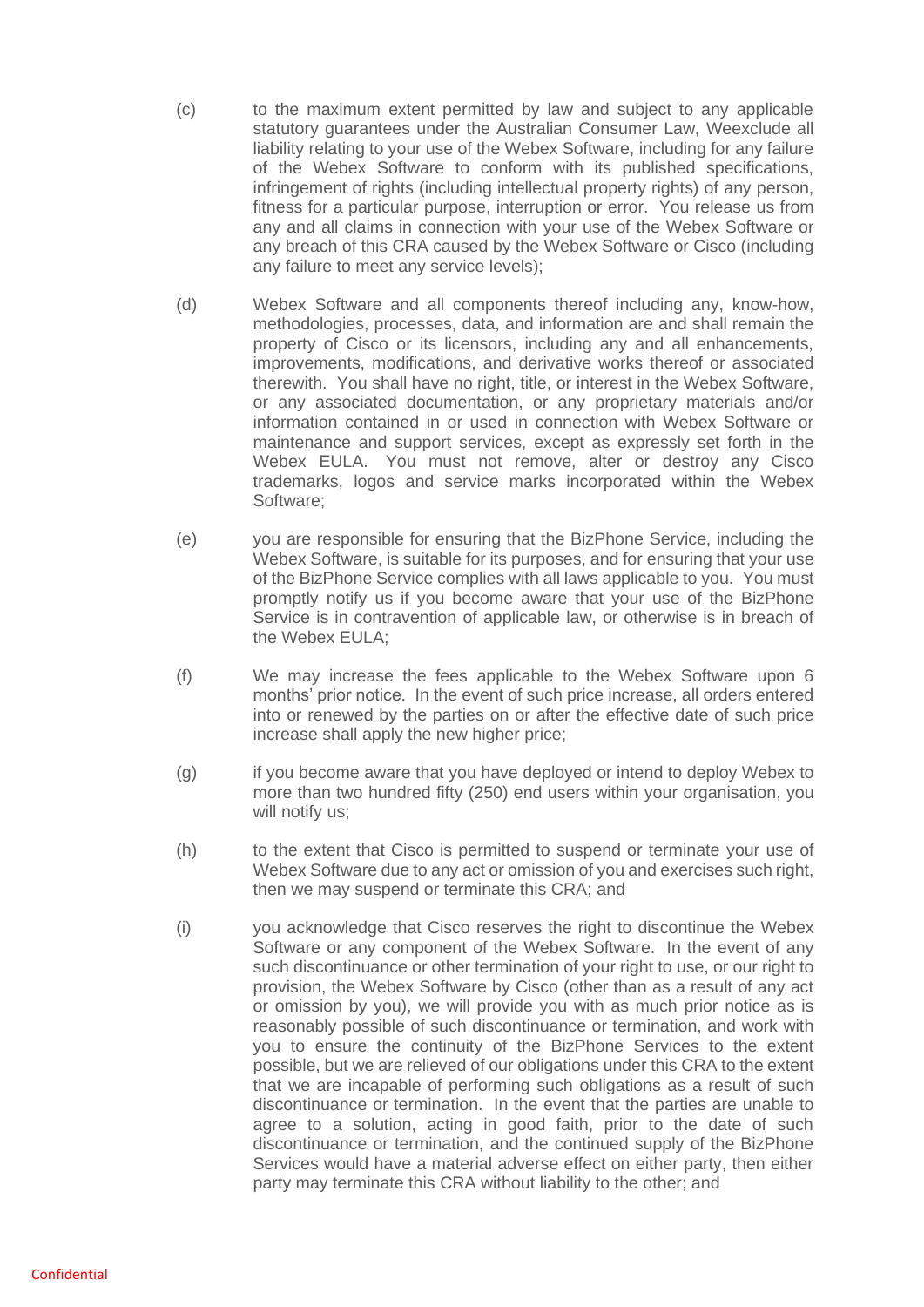- (j) you must direct all support requests relating to the Webex Software to us. If we are unable to resolve the support request, we will escalate the support request to Cisco for resolution.
- 3.2 You acknowledge that in order to use the Service, you will be supplied with Software under a licence for the Contract Term. You will need to agree to the licence terms in order to install the Software and the Software must be installed on a compatible device.

#### *Restrictions*

- 3.3 You must not, and must ensure that other persons do not:
	- (i) copy, translate, modify or develop the Software or merge all or any part of the Software with any other software;
	- (ii) disassemble, de-compile, reverse engineer or otherwise attempt to discover or deduce the mechanism, methods of operation, specifications, source code, file formats or communications protocols used by the Software;
	- (iii) alter, obscure, remove, interfere with or add to any of the trade marks, trade names, markings or notices affixed to or contained in the Software; or
	- (iv) permit any other person to do any of the foregoing.

## **4. PHONE NUMBERS AND NUMBER PORTABILITY**

#### *Selection and assignment of Phone Numbers*

- <span id="page-5-0"></span>4.1 Phone numbers are selected, issued and used in accordance with the Telecommunications Numbering Plan and any numbering instruments issued pursuant to the Telecommunications Act 1997. In order to comply with these requirements or with the requirements of any Regulatory Authority which administers phone numbers, we may be required to vary, withdraw, suspend or reassign a phone number assigned to you. We will give you as much prior notice as is reasonably practicable. You acknowledge that you have no right, title or interests in any phone number allocated as part of this Service.
- 4.2 We are responsible for selecting and assigning the phone number for a Service unless we notify you that you can port your phone number from your previous supplier's service.
- 4.3 When you do request to port your phone number from your previous supplier's service you warrant that you are authorised to port the relevant service number and authorise us to undertake the porting process.
- 4.4 We are not liable to you for any expense or loss incurred by you due to any variation, withdrawal, suspension or reassignment of a phone number under clause [4.1.](#page-5-0)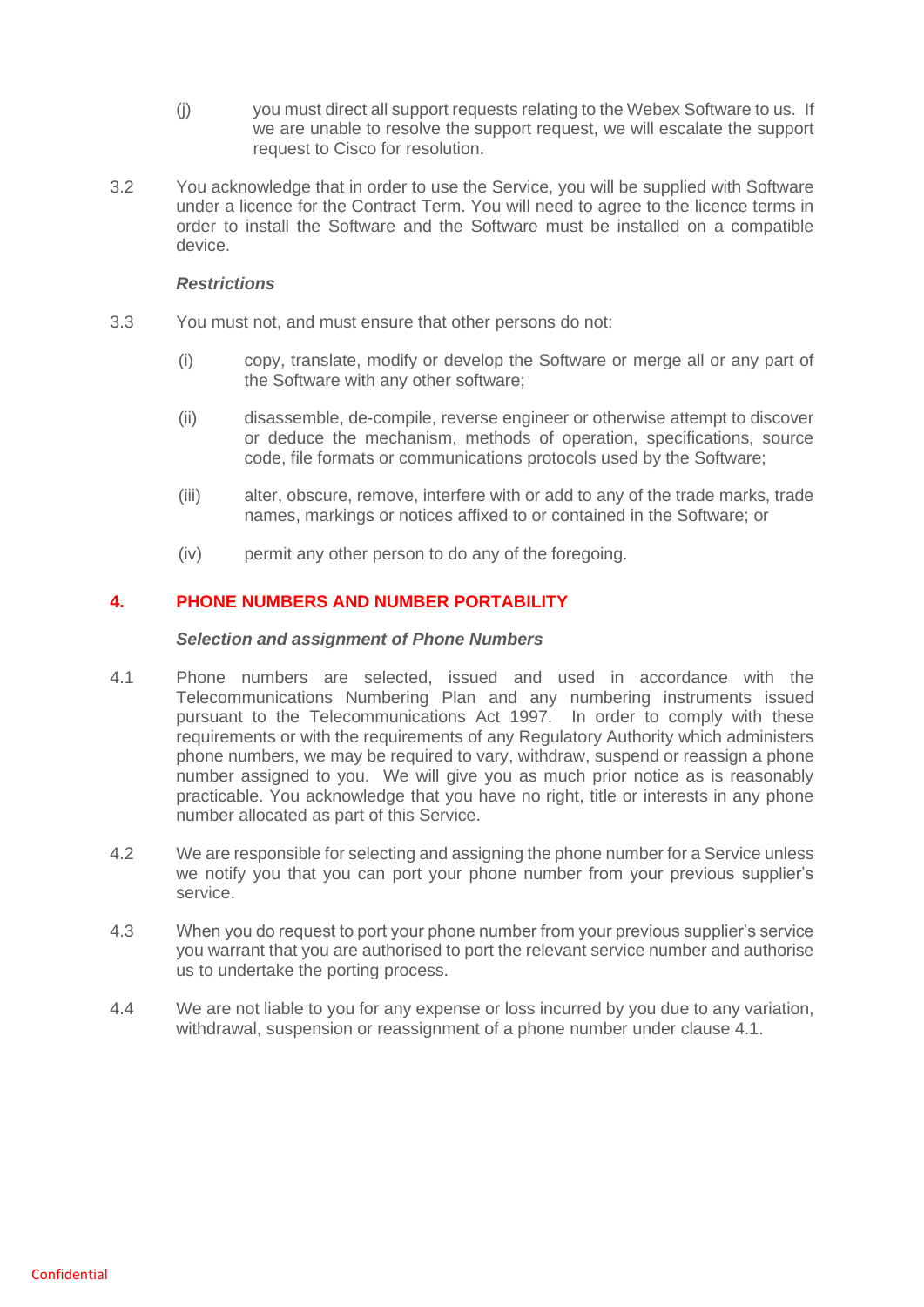## **5. CALLING NUMBER DISPLAY (CND) & CALLING LINE ID (CLI)**

#### *What is CLI?*

5.1 Calling line identification (**CLI**) is information that is sent through the network when you make a call. It allows the other party to see your telephone number if they have the right equipment. CLI is automatically displayed by default.

## *What is CND?*

5.2 Calling number display (**CND**) allows you to see the number of a person calling you before answering if you have appropriate equipment (and the caller has not blocked the sending of their CLI). If a party calling your phone has not blocked CLI in respect of a call made from their equipment, and Your Equipment is capable of accepting CLI information and you have enabled CND (refer to the Pricing Schedule for monthly service costs) the phone number of the calling party may be displayed on your phone at the time the call is made.

## **6. THE INTEGRATED PUBLIC NUMBER DATABASE (IPND)**

- <span id="page-6-0"></span>6.1 Your Service is supplied to you with a public number and we, like other suppliers, are required by law to supply your name, address, phone number and certain other details to a database known as the Integrated Public Number Database (**IPND**). This applies to all customers including unlisted customers. The IPND is used for purposes including public number directories, directory assistance, emergency call services, assistance to law enforcement agencies and safeguarding national security.
- 6.2 If you have a silent line, your phone number and other unlisted service information will not be published in public number directories or disclosed by directory assistance, even though it must be provided to the IPND for the other uses referred to in clause [6.1.](#page-6-0) You must contact us if you wish to have your basic IPND data altered in any way.
- 6.3 The IPND is maintained by Telstra. We are not responsible for any breach by Telstra of its obligations in relation to the IPND, including any publication or disclosure by Telstra of IPND data in public number directories or directory assistance contrary to any instructions given by you.

## **7. CUSTOMER SERVICE GUARANTEE WAIVER**

- 7.1 The Customer Service Guarantee (**CSG**) gives consumers certain rights in connection with standard telephone services. These rights include:
	- (i) The right to be provided with information about the CSG and the performance standards applicable under it;
	- (ii) The right to receive compensation if a standard telephone service is not connected within a specified timeframe;
	- (iii) The right to receive compensation if a fault or service difficulty exists on a standard telephone service and is not rectified within a specified timeframe;
	- (iv) The right to receive compensation if we miss an appointment with a customer with whom we have made an appointment in connection with the standard telephone service.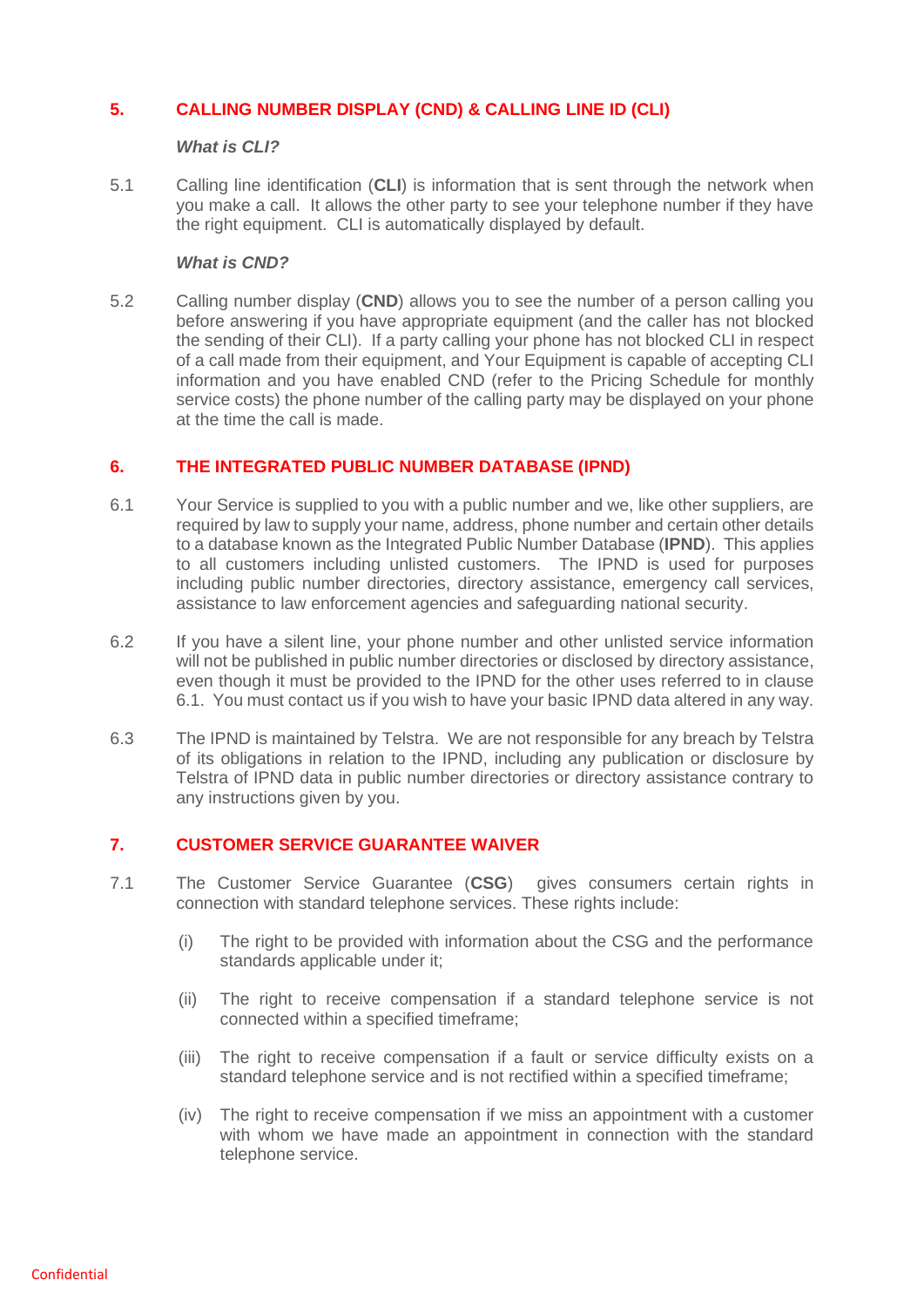- 7.2 The specified timeframes and the amounts of compensation vary based on the customer location, the nature of the infrastructure available at the customer site and the length of time during which default has occurred. Full detail of the compensation is available on the ACMA website (www.acma.gov.au).
- 7.3 You acknowledge that by purchasing this Service you agree to waive your rights and protections under the CSG and are not able to make a claim against us for compensation under the CSG in connection with Services in this Service Description. If you waive your CSG and withdraw this waiver within 5 working days, we have the right to refuse to provide you with the Service, and/or terminate the Service.

# **8. ACCEPTABLE USE**

### *Additional acceptable use requirements*

- 8.1 In addition to the iiNet Group Acceptable Use Policy referred to in clause 1.2(g) of the General Terms, your use of the Service is subject to the following additional conditions:
	- (i) you must not, and you must ensure that any person who uses your Service does not, unreasonably use our Services. We consider unreasonable use of our Services to include:
		- (A) using telephone systems capable of making multiple and/or simultaneous outbound calls (such as a predictive dialler or other similar dialling system) over a single line via an IP PBX or similar software or hardware, when subscribed on a single-line business plan;
		- (B) single-line business plans being used by businesses for commercial use and/or activities which normally include incoming or outgoing telephone traffic greater than would be reasonably expected for a single-line business user; or
		- (C) running a telemarketing business or call centre, re-supplying or reselling the Service, or other similar activities (other than when you have notified us prior to completing an application and we have given our consent for you to use the Service in this manner).
		- (D) making threatening, unwelcome, hoax, or harassing telephone calls.

## **9. SERVICE CHARGES AND BILLING**

## *Service Charges*

- 9.1 You must pay the charges for the Service set out in the Pricing Schedule. You will be billed in accordance with our Billing Policy.
- 9.2 You will be charged monthly in advance for all recurring charges with the first month's charges to be pro-rata based on the date under clause 9.3; and charged monthly in arrears for all other charges arising out of the Service.
- 9.3 Charges for the Service will commence from when you have received an order completion notice via email.